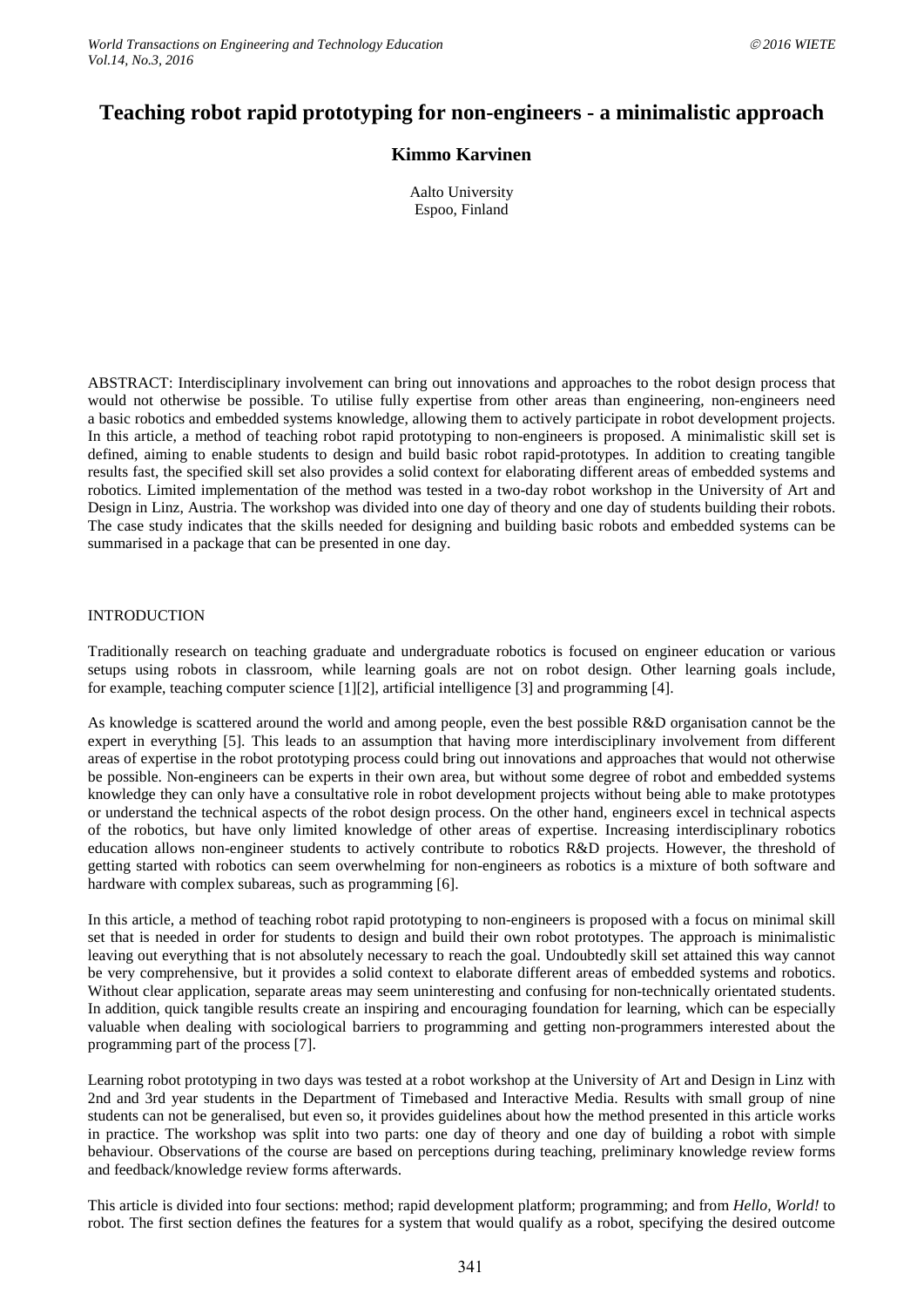for the process. This is followed by presenting the learning workflow, which advances through sample setups to a defined outcome. Section two inspects the use and advantages of the rapid development platform, focusing on Arduino Uno. One of the main challenges of building embedded systems and utilising the rapid development platform is the requirement for certain degree of programming skills, which is examined in section three. The last section presents implementation of the sample setups that are needed in order to understand and build the defined outcome.

#### **METHOD**

A simple embedded system is a real-time system that consists of input, data processing and output: for example, a sensor, a microcontroller and a motor. Even the most complicated embedded systems follow the same structure, with more inputs, outputs and with advanced processing [8]. A robot is an embedded system with an actuated mechanism programmable in two or more axes and with degree of autonomy [9]. Many traditional robots are manipulators, used predominantly in industrial manufacturing, with their movements restricted to the reach of their arm [10]. Mobile robots, on the other hand, can move to fulfil their tasks and are mainly limited by their locomotion mechanisms [10]. In either case, at least one of the robot's outputs has to be a motor. Besides the ability to move and/or manipulate the environment, a robot has to be autonomous enough to complete its tasks based on sensor input without human interference [9]. These characteristics are presented in Figure 1.



Figure 1: Input, data processing and output.

To teach students how to build and understand the basic principles of an embedded system with an input, data processing and output, the process is divided into smaller steps as shown in Figure 2. Each step is presented to students with ready-made sample code and a circuit diagram. The process gives students a basic understanding of the structure and the function of robots without focusing on individual sub-areas, such as programming, component properties or electric theory. After understanding how embedded systems work, students are able to prototype their own devices by using a suitable development platform and utilising available on-line community resources. The step approach also accustoms students to dealing with only one challenge at a time.

| Hello, World!                    |
|----------------------------------|
| Input $+$ processing             |
| Processing + output              |
| $Input + processing + output$    |
| $Processing + actuators$         |
| Processing $+2$ actuators        |
| Input + processing + 2 actuators |

Figure 2: Sample setup steps.

The learning workflow starts from the simple *Hello, World!* program and advances through different sample setups, first to a basic embedded system and, finally, to an embedded system that qualifies as a robot as shown in Figure 2. Different steps introduce some of the more central embedded system programming concepts. Implementation of these steps is described in part from *Hello, World!* to robot. The required programming knowledge is not taught as a detached theory, but as a part of the sample setups, rendering the method very hands-on oriented.

#### RAPID DEVELOPMENT PLATFORM

Having a suitable development platform solves many low-level issues of prototyping. It connects inputs and outputs and provides an easy workflow for programming the data processing. With a development platform, students can build simple embedded systems without any significant understanding about electronics or without having specific mechanical skills, such as the ability to solder. Being *easy start* and producing instant results is valuable for lowering potential sociological barriers towards programming among non-engineers.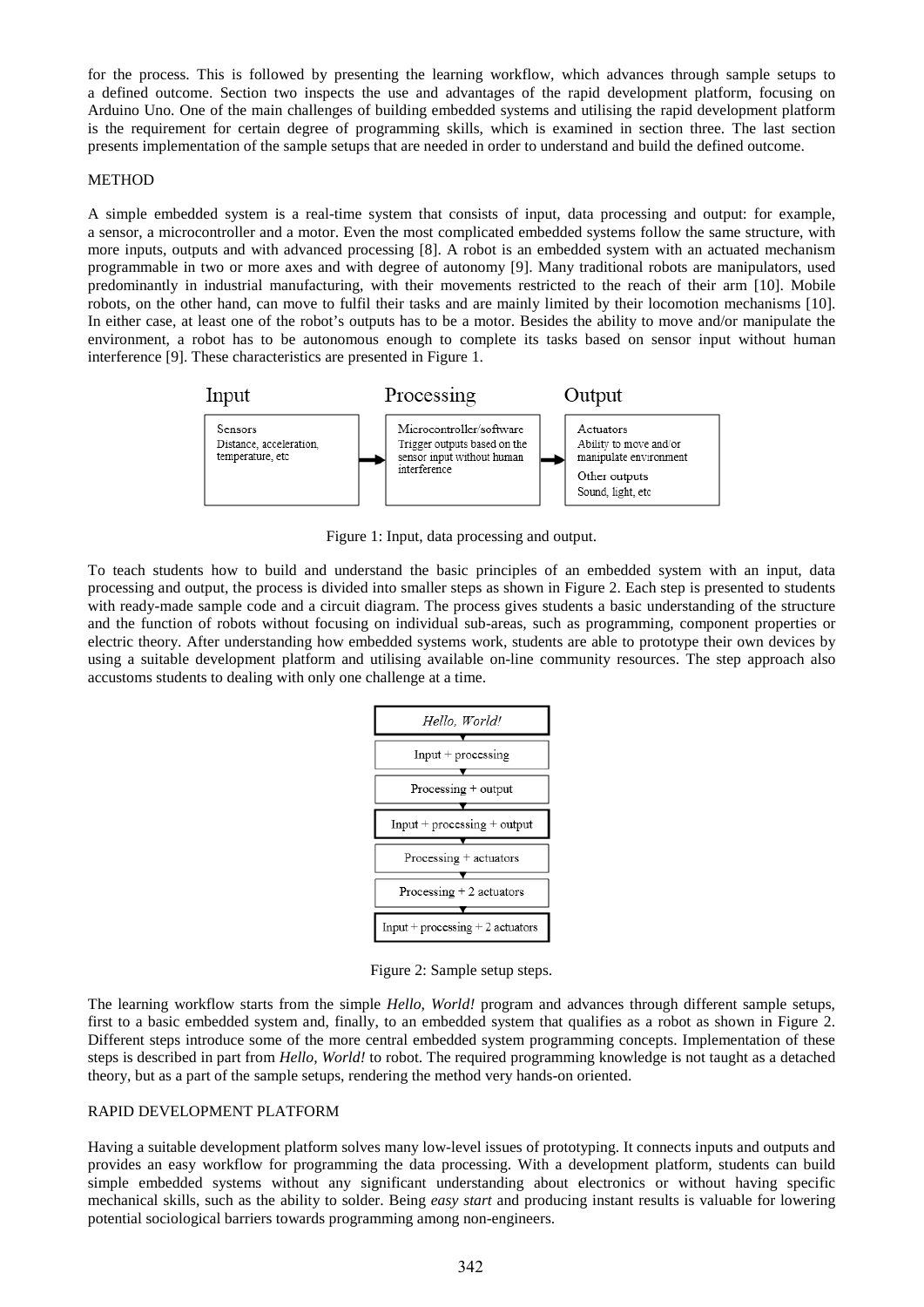Only a small amount of electrical theory is needed in beginner prototyping. To be able to connect input and output components and to prevent breaking them, it is necessary to, at least, superficially understand concepts of voltage, current, resistance, open circuit, closed circuit, short circuit and the ground.

Many different prototyping boards are available, with Arduino Uno currently being the most popular one. In 2013, Arduino had registered over 700,000 official boards [11]. As Arduino is open-source, there is also an unknown number of non-official boards by other manufacturers in use. The advantages of using a board with a wide user base are emphasised in beginner use. A large on-line community provides support for problems and freely available code samples and tutorials. Connecting some components to a development platform can be challenging even for more advanced users, an issue, which can be solved by using a large selection of parts made by various manufactures, especially, for Arduino.

While Arduino has many interesting features for advanced users, beginners can build prototypes with a quite limited knowledge. Connecting to Arduino IDE, compiling, uploading and using a serial monitor are the most important basics skills. To be able to use components, it is necessary to understand the meaning of digital, analogue and power pins on Arduino. To avoid leaving these concepts on a theoretical level, students should try them out with sample setups, which are presented later in this article. When changing components between setups, the similarities between the different codes should be underlined to reinforce the idea of the equivalent basic structure.

While selecting a suitable development platform for teaching robot-prototyping for non-engineers it is essential to understand the strengths, as well as the limitations of the different boards. While Arduino is simple and straightforward to use, it is not capable of performing some more advanced tasks. For example, Raspberry Pi would be clearly a better choice for devices that need to send an email or analyse image. However, when beginners make their first prototype, it is reasonable to offer just one platform to begin with to provide an uncluttered and straightforward workflow.

For the Linz workshop, a simple rover robot platform was pre-made and assembled by the students. The platform was a chassis with two continuous servo motors attached to wheels and a caster wheel at the back. Arduino with external breadboard was fitted on the top. Rover robot allows students to combine easily different movement patterns to sensor input. The first student-designed robot prototypes based on this could be, for example, a maze solver, a line follower or a light seeking robot.

## PROGRAMMING

Programming is one the most fundamental skills when designing robots and embedded systems. This may be one of the biggest challenges while teaching robotics, as students often regard programming courses difficult, which also shows in high drop-out rates [6]. Programming skills are formed from several overlapping domains and, there is a vast number of different things to learn and master [6]. It takes about ten years to turn a novice into an expert programmer [12]. Thus, when teaching people who are not aiming to be professional programmers, it is necessary to select, and start with, only the most central parts that are required for our goal of designing and building a simple robot. Table 1 shows parts of syntax used in the sample setups as will be presented in section from *Hello, World!* to robot.

| <i>Hello, World!</i> (blink) | IR sensor switch | LDR        | Piezo speaker     | Servo motor |
|------------------------------|------------------|------------|-------------------|-------------|
| int                          | digitalRead      | analogRead | while             | for         |
| void                         | bool             |            | long int          |             |
| digitalWrite                 | else if          |            | float             |             |
| delay                        | Serial.begin     |            | delayMicroseconds |             |
| pinMode                      | Serial.print     |            |                   |             |
|                              | Serial.println   |            |                   |             |

| Table 1: Syntax parts used in the sample setups. |  |  |  |  |  |  |  |
|--------------------------------------------------|--|--|--|--|--|--|--|
|--------------------------------------------------|--|--|--|--|--|--|--|

While using code examples and libraries lower the threshold, students have to be able to understand the structure and basic syntax of the code to be able to make their own programs, even if it is done by editing and altering existing code. Code examples made by manufacturers and the Arduino community allow building a wide range of embedded systems by making slight changes and combining different codes. Effectively, utilising those resources is the key skill for a beginner.

Programming knowledge and programming strategies can be separated from each other [6]. Programming knowledge, such as being able to state how *for loop* works, is the focus of most programming textbooks, as well as introductory programming courses [6]. However, for a non-engineer student building his/her first embedded system, programming is likely merely to be a tool to get the components working together. Hence, programming strategies driven teaching, focused on, for example, how *for loop* is applied and where is it needed, is probably more effective and interesting.

Control structures and syntax beyond sample setups were taught during the Linz workshop based on the needs of the students' own robot designs. For example, string comparing was needed in order to select which LDR senses more light.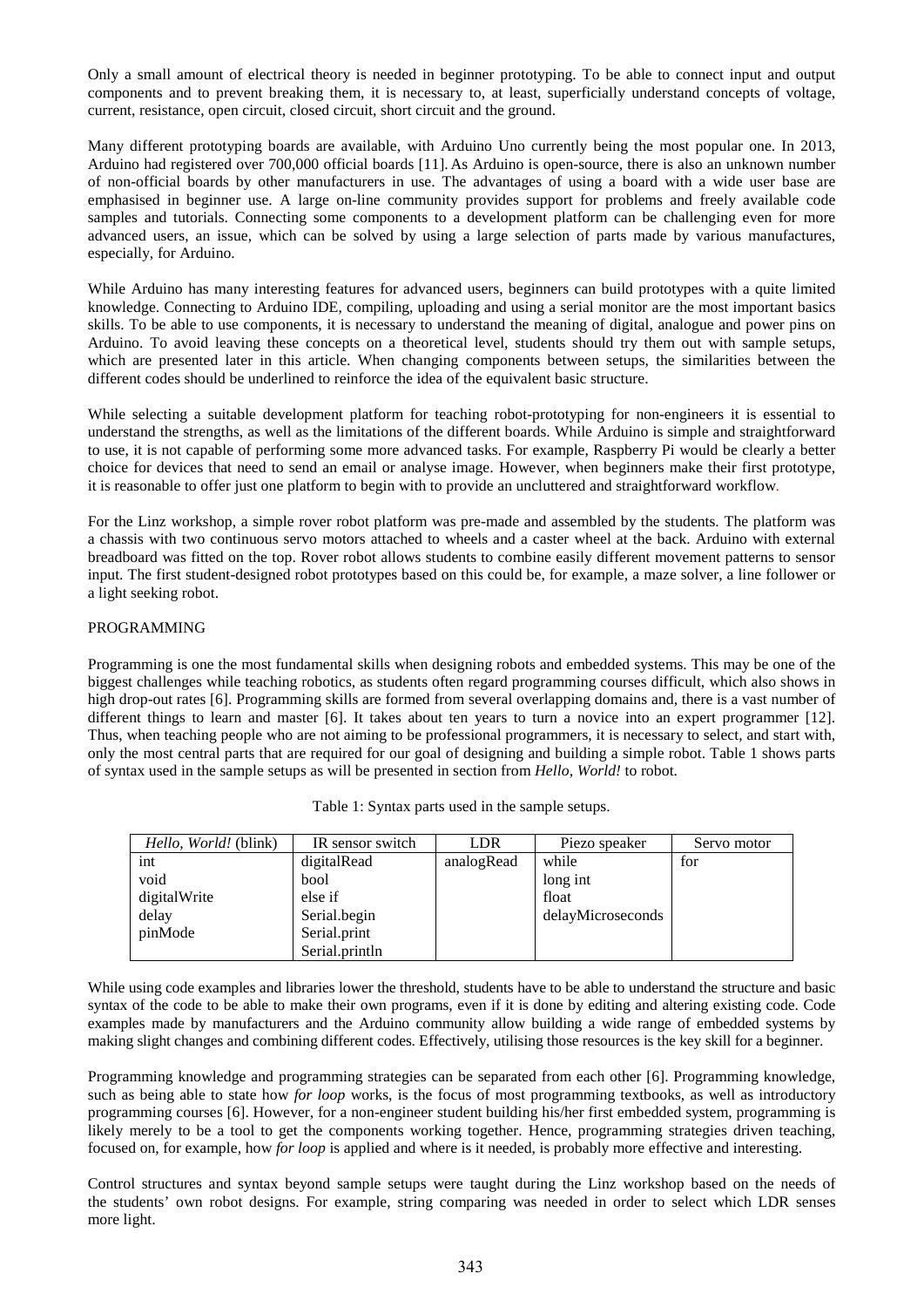Before students start writing any code after going through the sample setups, they should define the goals of the program and create a mental model of the program [6]. Mental models do not need to contain technical details, but the wanted behaviour has to be described in adequately small steps. When the objectives are defined, students can start finding solutions to separate steps to achieve the goal. One possible way to approach the program is to model behaviours from building blocks, as in Figure 3, then, program and test one block at the time.



Figure 3: Wall avoiding behaviour block diagram and code.

At the Linz workshop, movement of the rover robot was controlled by four functions: 90 degrees right, 90 degrees left, 10 cm forward and 10 cm backward. These can be easily combined into more complex movements. For example, the main program (main loop in Arduino code) is started by calling function checking for obstacle with IR-sensors. If an obstacle is detected, a 10 cm backward and two times 90 degrees left should be called for. If there is no obstacle, the main program keeps calling the 10 cm forward function indefinitely. Each block should be first tested individually in their own code and then individually as part of the main code. This kind of a process allows students to deal with only one challenge at the time, preventing them from getting overwhelmed by overlapping problems.

To keep the main program approachable and readable it can be written so that it reflects the building block structure. This can be achieved by using simple blocking conditional statements and function calls in the main program. As all more complex functionality is inside separate functions, the main program can remain semantically close to the mental model, which also makes trying out different behaviour patterns easy. Distinct programming styles can make a substantial difference as can be seen in Figure 4, presenting two ways of writing the main program for a wall avoiding robot. Selecting a simpler programming style can make a significant difference for students who are not accustomed to programming.



Figure 4: Two ways of writing main program for wall avoiding robot.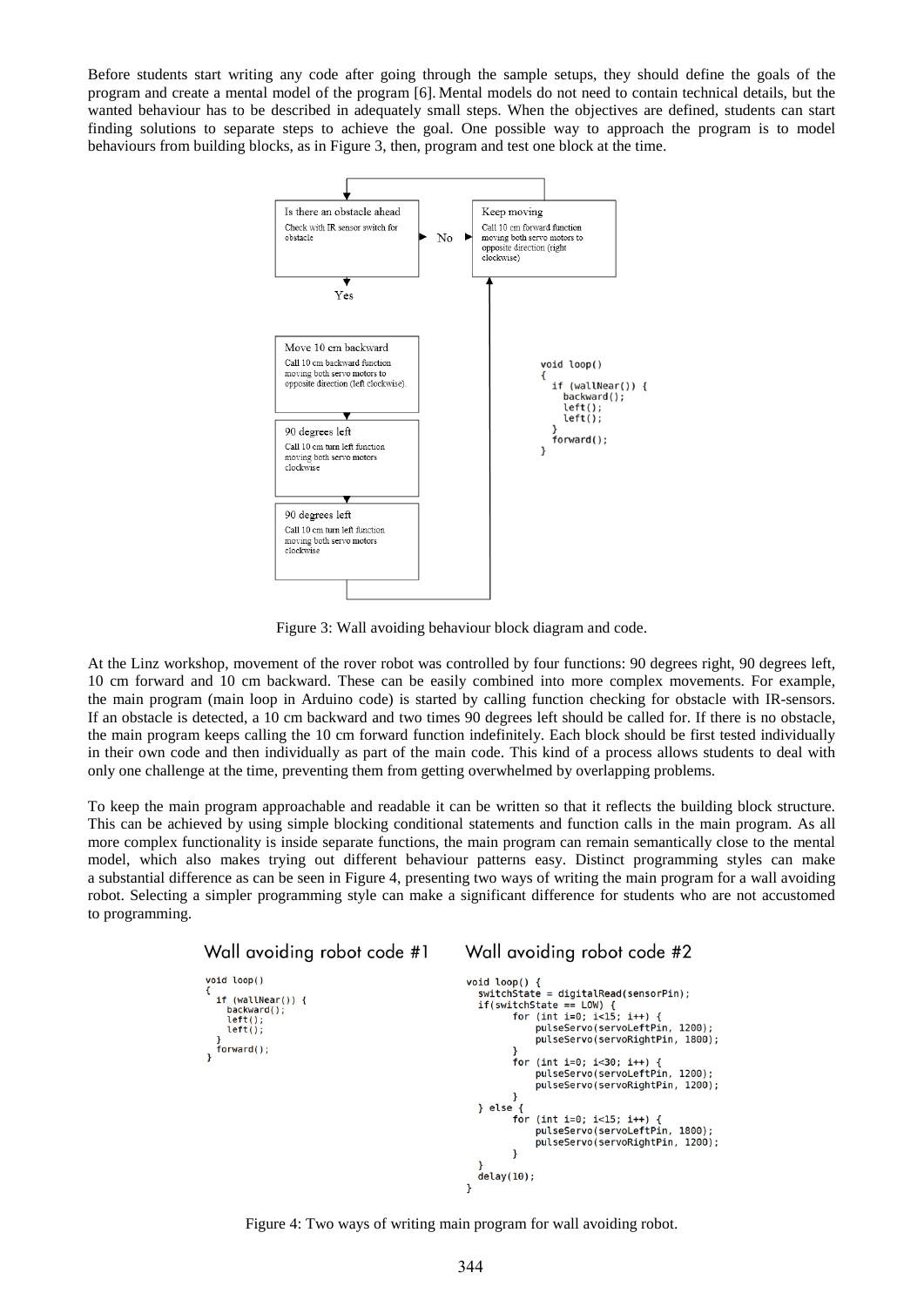#### FROM *HELLO, WORLD!* TO ROBOT

This section presents one possible component selection for presenting sample setups. The selection can be varied depending on target group, prototyping goals and available components.

The *Hello, World!* program verifies that the development environment and the development platform are working. Arduino code, which blinks an on-board LED connected to pin 13, is generally used as *Hello, World!*. Blink code is also a good first example as it is short and very easy to understand, while still containing some of the most fundamental parts included in every code, such as running main program, changing pin state and declaring variable.

Using input can be sampled with any simple sensors. In order to show two very common sensor protocols, digital resistance and analogue resistance, for example, IR sensor switch and LDR (light-dependent resistor) can be used. The programs used introduce three important concepts: creating functions, conditional statement and Boolean function. As there is no output component attached at this point, the serial monitor is used to output values. Learning to use a serial monitor is essential as it enables students to test sensors individually without output components and also provides an efficient debugging tool.

A Piezo speaker is a suitable sample output. The Piezo speaker code presents a while loop, which repeats a block as long as the condition is true. For an novice, it may be easier to think of it as a repeating *if* statement. After testing it individually, it is combined with an IR sensor switch code with the *if* statement. Together these form a very simple embedded system that beeps when sensor is close to an object.

Hobby servo motors are well suited to use as beginner-friendly actuators. They have relatively high torque, are easy to mount and straightforward to control. To move the wheels, as in a rover robot, continuous servo motors are used instead of more common limited rotation models. The rapid changing of the digital output pin between *high* and *low* creates pulse, the length of which controls the speed and the direction of continuous servo motor. Even without understanding how square wave pulse works, students can use servo motors as long as they comprehend how the servo position is controlled by changing the pulse length value. The servo code also introduces a *for loop*, needed for running code for a number of iterations.

Moving two motors together by sending the pulse to another digital output pin is equally easy as moving just one. At this point, the robot platform can be assembled and basic directions for the robot programmed, resulting in a rover platform that loops between the four directions. In the final step, the already tested IR sensor switch is attached and the obstacle avoiding code described above is implemented.

Towards the end of day one at the Linz workshop, students were divided into groups of two and each group chose what kind of behaviour, input and outputs, they wanted for the robot. An assortment of about 40 sensors was provided along with the sample code to some of the sensors. All groups succeeded in building their robot during the second day. For example, the results included flame following and colour changing robots. According to feedback received, students found the workshop useful as the average rating for it was 4.4 on the scale of 1 to 5. Self-evaluations on their programming skills raised from an average of 2.3 to 2.9 (scale 1-5). Presumably, this tells more about how complicated and approachable students see programming after the course than the change in the actual skill level.

#### DISCUSSION

The presented workflow has some similarities to courses using Lego *Mindstorms* and similar easy accessibility programming environments. Using Arduino solves some of their main drawbacks, but brings out different kinds of challenges. Arduino code is close to  $C_{++}$  and it is written in the traditional fashion, teaching students skills that can be applied to all major programming environments. *Mindstorms* or similar systems using a GUI-based programming environment do not have this advantage, although it is fair to mention that *Mindstorms* have a work-around for this by using NQC and RCX-Ada [3]. Closed systems, such as *Mindstorms* also limit the range of possible components, narrowing its use for innovative prototyping [3]. In contrast, Arduino is capable of operating with all kinds of inputs and outputs from various manufacturers.

Probably the main advantage of using Arduino for prototyping instead of dedicated learning environments is that Arduino can also be used for serious prototyping [13]. This gives students the option to use learned skills for commercial and industrial prototypes. As Arduino Uno uses an Atmega328 microcontroller, found also in many commercial products, in some cases, the code made for the prototype can be used directly in the final product. Naturally, these advantages do not exclusively concern Arduino, but are relevant to any similar type of development environment with equivalent characteristics.

One of the major challenges of the presented approach is the fact that students need to be able to keep the syntax intact. Despite the efforts to make programming languages simple and understandable, many beginners struggle with the syntax [7]. This was also the case at the Linz workshop and it was the area where continuous support was needed. To avoid frustration at this point, debugging should be made into a natural part of the programming process from the